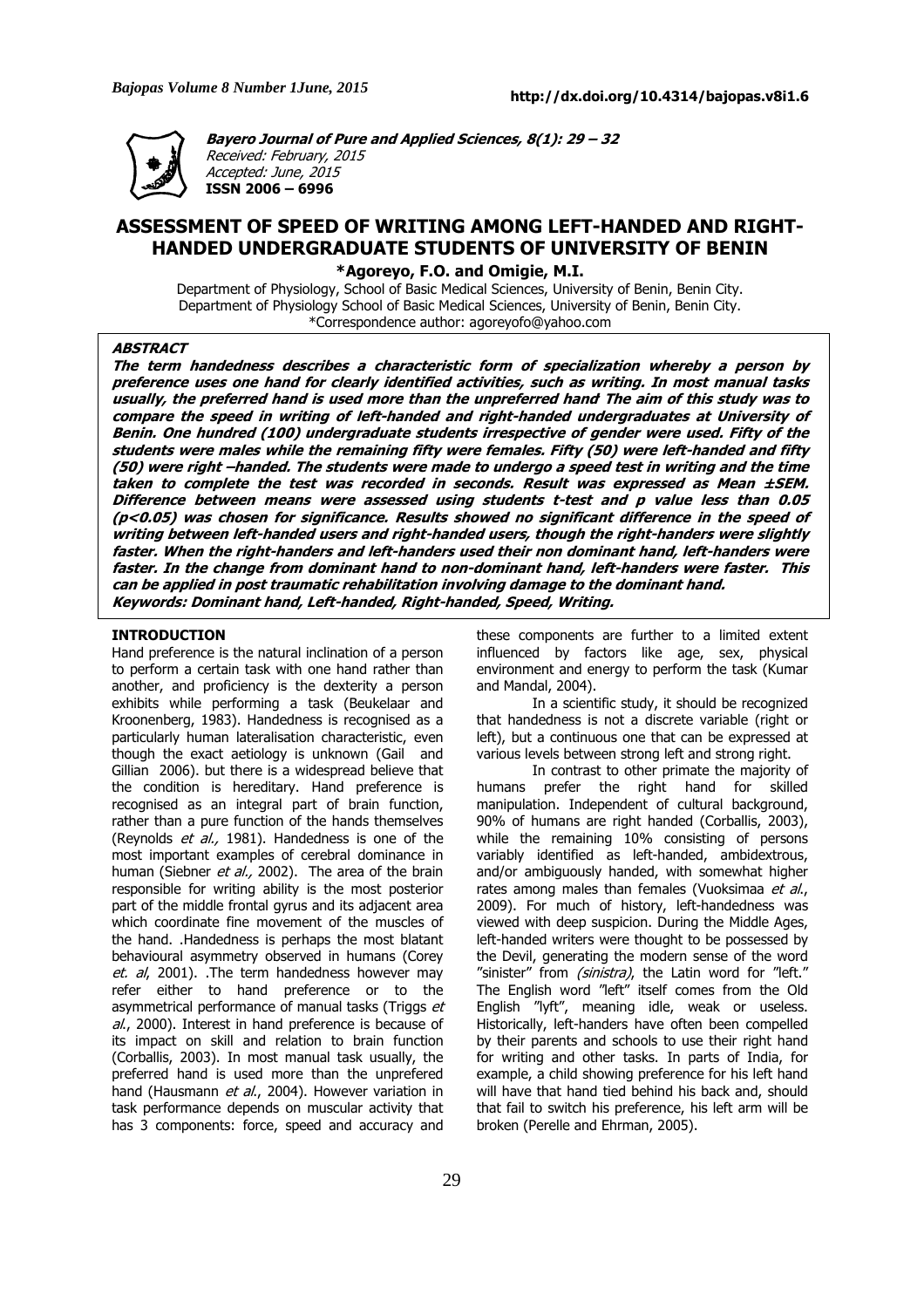## *Bajopas Volume 8 Number 1June, 2015*

Lesser forms of such compulsion are evident across a variety of settings, though such compelled switching is increasingly rare in the United States and other high income nations. If anything, left handedness has come into vogue in recent decades, with modern proponents who argue that left-handedness is overrepresented among highly talented individuals. This study was thus meant to study and compare the writing speeds of right and left handed individuals and speed of change from dominant to non dominant hand.

## **MATERIALS AND METHOD Subjects**

The subjects of this study were 100 undergraduate students (fifty males and fifty females) of the University of Benin, Benin-city, Edo state. Subjects were selected by random sampling after excluding ambidextrous subjects (able to use both hands equally well). Of the subjects tested, 50 were lefthanded, 50 were right-handed.

### **Experimental Design**

Each subject was given a briefing on the part they were to play as subjects in the research project. All were supplied with foolscap paper, and pens. For the speed test each subject was given a foolscap paper

to write as fast with his or her dominant hand, and the time was recorded at the end of the writing. After completion of this first test, the subject rested for about five minutes for muscle relaxation, after which the same text was written with the non-dominant hand not used in writing. This procedure was done for both the 50 left-handed and the 50 right-handed volunteers. The normal left handers served as control to the left handed experimental groups while the normal right handers served as control to the right handed experimental groups.

The time in seconds taken to complete the writing of the text was recorded. The records of the time used by the 50 left-handers were taken in seconds and recorded on a table. The same was done for the 50 right-handers. The time was also taken in seconds in the change when left-handers used right hands and when right handed users used left hand.

### **Statistical Analysis**

Microgram statistical software (Graph pad.uk version 5) was used in all the statistical analyses. The results were expressed as mean  $\pm$  SEM. The significant difference of test and control was detected using student t-test and p-value less than 0.05 were considered significant.

### **RESULT**

**Table 1: Descriptive Statistics of the Time taken for Completing a Specific Writing task in Left and Right handed users.** 

| <b>HAND USED</b>                            | <b>LEFT HANDED USERS</b> | <b>RIGHT HANDED USERS</b> |  |
|---------------------------------------------|--------------------------|---------------------------|--|
| DOMINANT (sec)                              | $297.68 \pm 7.19$        | $292.04 \pm 7.93$         |  |
| NON-DOMINANT (sec)                          | $820.50 \pm 16.69$       | $1019.34 \pm 30.12**$     |  |
| DIFFERENCE (sec)                            | $522.82 \pm 13.59$       | $727.30 \pm 27.27**$      |  |
| $\mathbf{a}$<br>$\sim$ $\sim$ $\sim$ $\sim$ |                          |                           |  |

\*\* P< 0.05 Considered significant different.





**Figure 1: Difference in the speed of writing from left to right hand in seconds (n=50) ; Means ± SEM. P<0.001**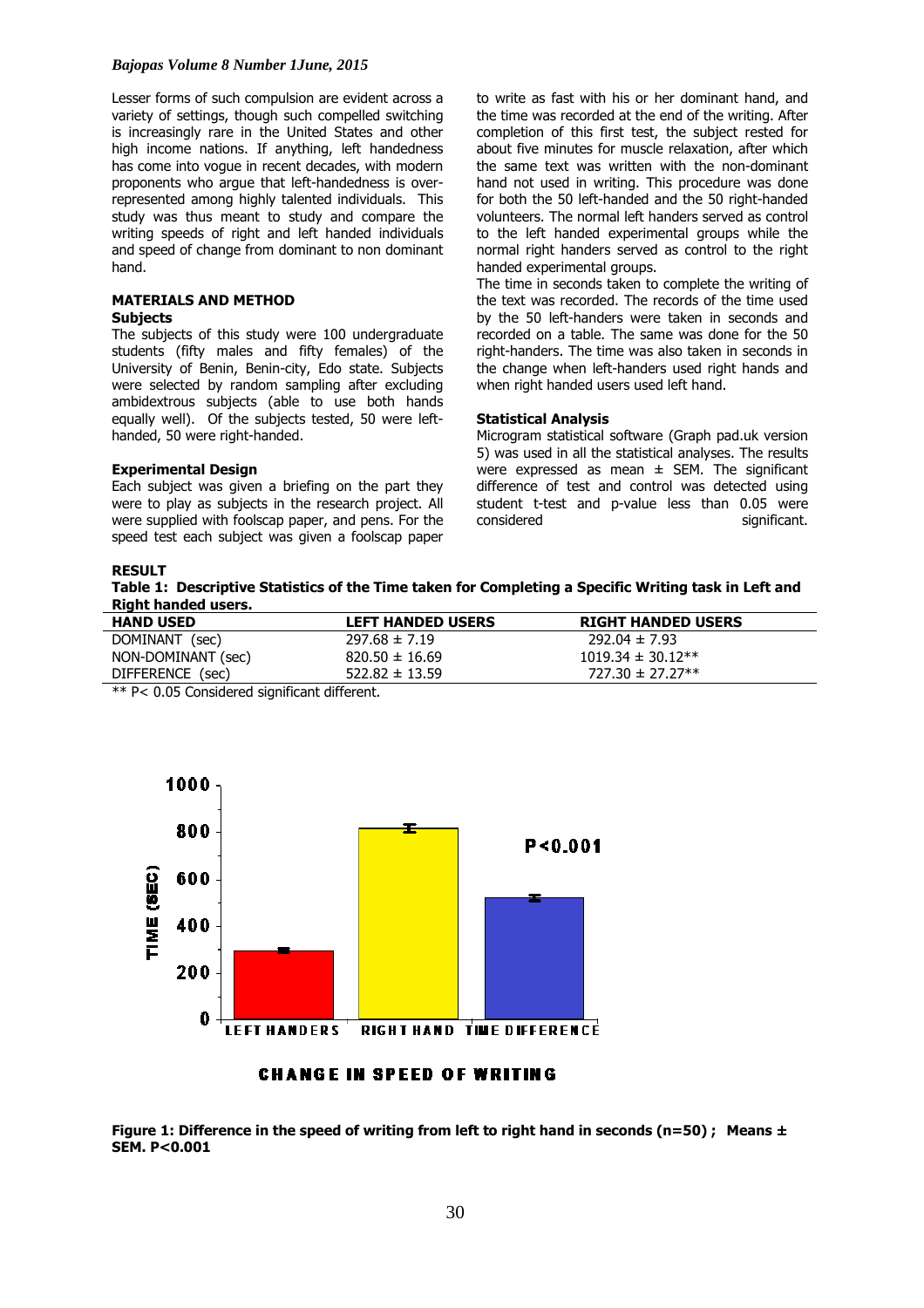

**Figure 2: Difference in the speed of writing from right to left hand in seconds (n=50); Means ± SEM. P<0.001**

# **DISCUSSION**

Previous studies have linked manual asymmetry or the use of preferred hand more for skilled tasks than unskilled or strength task (Hausmann et. al 2004; Annett, 2004; Hopkins and Russell 2004). Writing is a skilled task that is not dependent on strength but rather skills and precision. Different types of manual tasks may vary according to the type and nature of the work. The degree of asymmetric hand preference was maximum for both the motor tasks in righthanders and a moderate degree of asymmetry for speed task compared to the task assessing strength in left-handers. Right hand performed better than left hand in right-handers and left hand performed better than right hand in left-handers. The comparison between normal right-handers and the left-handers in their speed of writing was statistically insignificant, though the right-handers were slightly faster than the left-handers in the procedure, In other words, the speed and dexterity in left and right handedness are the about the same. Left handers can thus compete favourably with right handers in writing task. This is in agreement with the work of (Vlachos and Bonati. 2004), who worked on handedness and writing performance and concluded that there was no significant difference in writing performance between right-handers and left-handers. As previously shown,

#### **REFERENCES**

- Annett, M. (2004). Hand preference observed in large healthy samples; classification, norms and interpretations of increased non right handedness by the right shift theory. Br. J. Psychol. 95**:** 339-353.
- Beukelaar, LJ and Kroonenberg, PM. (1983). Towards a conceptualization of hand preference. Br J Psycho. 74**:** 33–45.
- Corballis, MC. (2003). From mouth to hand Gesture, speech and evolution of right handedness. Behavioral Brain Sci. 26**:**199-260.

from this study, when left-handers used their nondominant hand (right) and when right-handers used their non-dominant hand (left), the result showed left-handers to be faster in change in hand than right-handers. The result was statistically significant; which is in agreement with the work of Dario and Anna. (1985) whose result indicates that in lefthanders, hand-foot crossed preferences are more frequent than in right-handers. The difference in time between dominant hand used by both left-handers and right-handers when compared to their change in hand to the non-dominant was statistically significant (p<0.05). This indicates that left-handers are more adaptable to change in hand from dominant hand to non-dominant hand in writing when compared to right-handers. This will play a great role in Medical rehabilitation of accident victims with damage to dominant hand as left handers are likely to respond more favourably to rehabilitation than right handers.

#### **CONCLUSION**

In conclusion, there is no significant difference in the speed of writing between left-handers and righthanders in dominant hand use. However, in the change from dominant hand to non-dominant hand, left-handers were faster. Therefore, rehabilitation of left-handers with left hand injuries is much easier than right-handers with right hand injuries.

- Corey, DM, Hurley, MM and Fondas, AL. (2001). Right and Left handedness defined. A multivariate approach, using hand preference and hand performance measures. Neuropsychiatric, Neuropsychology, and Behavioural Neurology. 14(3):144-52.
- Dario, Salmaso and Anna, Maria Longoni. (1985). Problems in the Assessment of hand Preference. TheCortex. **21:** 533-549.
- Gail, D and Gillian, J. (2006).The clinical relevance of hand preference and laterality. J Physical 31 Therapy Reviews.**11** (3)**:** 195-203